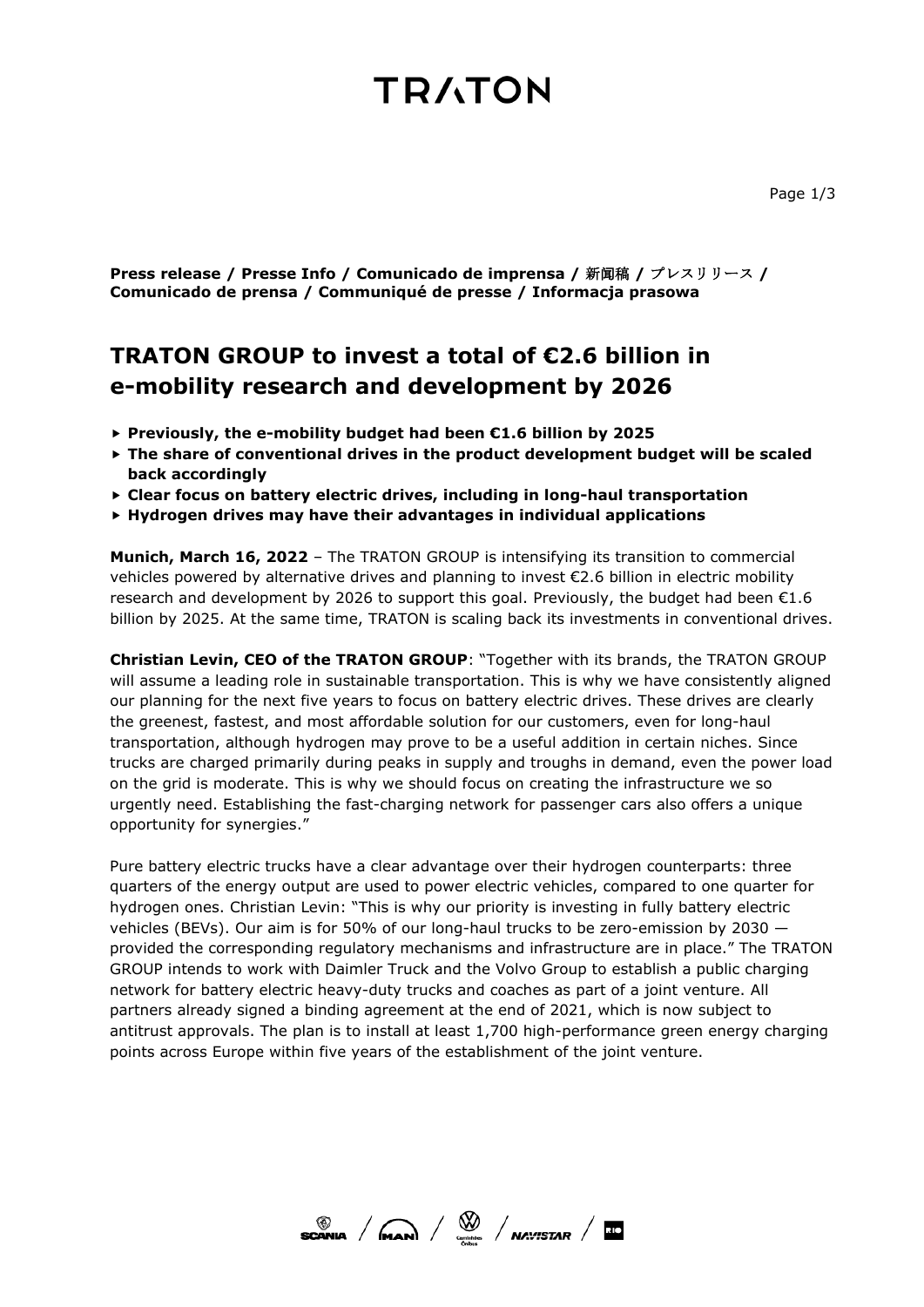# **TRATON**



## **The TRATON GROUP's e-mobility budget over time**

**Incoming orders and unit sales of fully electric vehicles, FY 2021**

| <b>UNITS</b>                 | <b>INCOMING ORDERS</b> | <b>UNIT SALES</b> |
|------------------------------|------------------------|-------------------|
| <b>TRATON GROUP</b>          | 1,717                  | 1,076             |
| <b>Trucks</b>                | 307                    | 97                |
| Scania trucks                | 171                    | 42                |
| <b>MAN trucks</b>            | $\overline{4}$         | 18                |
| Navistar trucks <sup>1</sup> | 22                     | $\overline{2}$    |
| <b>VWCO trucks</b>           | 110                    | 35                |
| <b>Buses</b>                 | 363                    | 153               |
| Scania buses                 | 37                     | 14                |
| <b>MAN buses</b>             | 204                    | 133               |
| Navistar buses <sup>1</sup>  | 122                    | 6                 |
| <b>MAN TGE vans</b>          | 1,047                  | 826               |

1) Order backlog